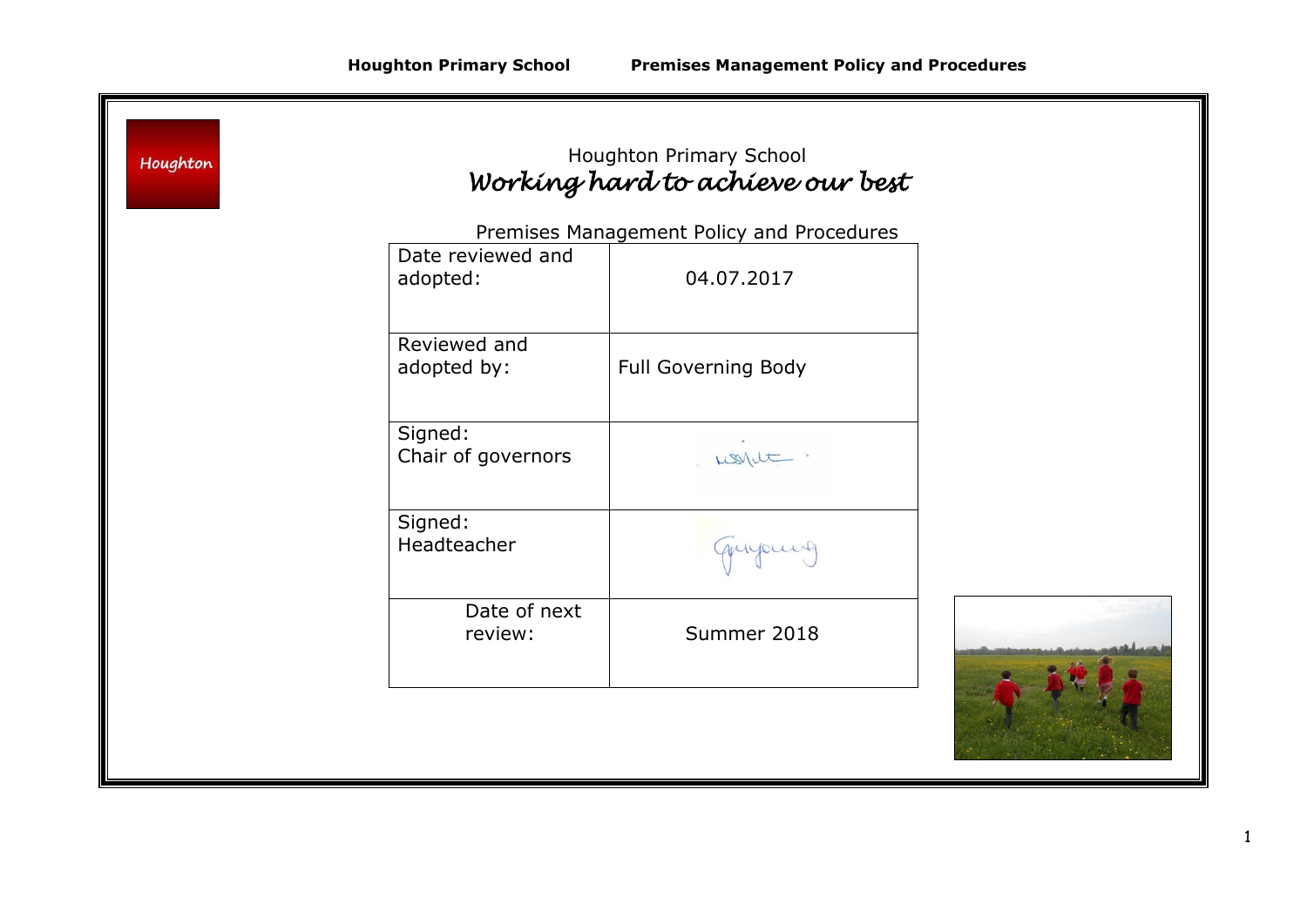## **Introduction**

At Houghton Primary School we aim to provide a safe, well maintained environment for all our pupils and staff. Effective management of the school buildings is essential to ensure safe and continuous operation of curriculum needs.

## **Legislation**

The Education (School Premises) Regulations (1999) prescribe the minimum standards for school premises.They include a general requirement that every part of the school's premises must be such as to reasonably assure the health, safety and welfare of the occupants.

The Health & Safety at Work Act (1974) sets out the broad principles for managing health and safety legislation in workplaces, which places a general duty on employers to "ensure as far as is reasonably practicable the health, safety and welfare at work of all their employees" and requires employers to conduct their undertaking in a way that does not pose risk to the health and safety of non-employees.

The Workplace (Health, Saftey and Welfare) Regulations (1992) outline provisions that must be made in relation to the work environment.

Managements of Health and Saftey at Work Regulations (1999).

Approved Codes of Practice and Health and Safety Executive guidance documents and standards.

Building Regulations are a legal reuirement aimed at achieving adequate standards for the construction of buildings. They are laid down by Parliament and are supported by separate documents containing practical and technical guidance on compliance, which are known as Approved Documents.

# **Roles and Responsibilities**

Effective management of the school buildings is the responsibility of the Headteacher working closely with the Governors, School Business Manager and Caretaker.

The school premises are constantly monitored by the School Business Manager, Caretaker and by the FPPS committee of the Governing Body to ensure:

The Management of repairs and improvements

# **Houghton Primary School Premises Management Policy and Procedures**

- Policies for security and safety are prepared, monitored and reviewed
- Risk assessments are prepared and acted upon

A full premises inspection is undertaken each half term.

This inspection includes:

## **Condition:**

Roof, rainwater drains/guttering, fasia, soffits, walls, doors, internal areas, water supply systems, lighting, heating, ventilation, firel alrm systems, intruder alarms, electrical and mechanical systems, grounds and fencing.

#### **Suitability:**

Design, access, school hall, teaching areas, ESF building, car park.

## **Legislative Requirments:**

Fire safety and risk assessments, asbestos, water and glazing.

## **School Funding**

The management of school premises is funded by Devolved Formula Capital and funding committed within the school budget annually.

# **Preventative, Planned and Reactive maintenance Programme**

Premises management is planned within a cycle which ensures preventative work is undertaken to keep all resources/facilities in good repair. Where reactive work is required within 'emergency' situations the premises team work together with experts and contractors to ensure the work is undertaken promptly and safely.

#### **Energy and Sustainability**

Energy and Water consumption is monitored. Electricity is monitored by automatic electricity readings. The school ensures a current Display Energy Certificate.

#### **Site Issues**

Health and Safety inspections are undertaken regularly. Attention is paid to security and the prevention of vandalism.

# **Contractors**

The school ensures:

 Adequate arrangements are in place to select, appoint and monitor anyone undertaking works.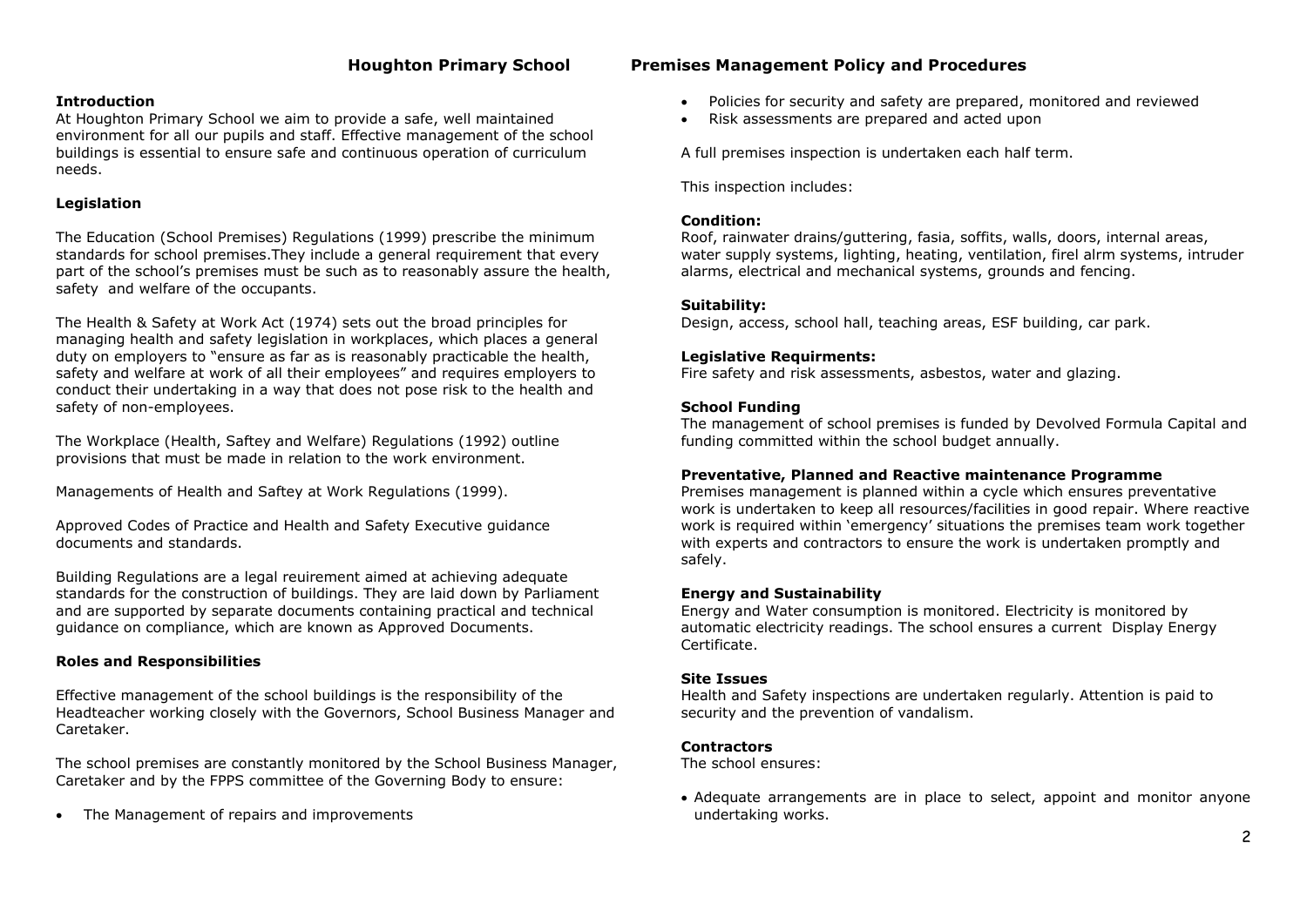## **Houghton Primary School Premises Management Policy and Procedures**

- The competence of contractors (competence can be judged from past experience, recommendation, pre selection, evaluation or a combination that takes into consideration the nature and scale of works required).
- Where necessary they have the appropriate qualifications, for example GAS SAFE or NICIEC, is registered for work in connection with the gas and electrical installations respectively.
- That the contractor has a current health and safety policy, has current suitable insurances in place and examine risk assessments to check that contractors and others have correctly interpreted and siter specific conditions.

#### **Waste**

The school is committed to reducing waste and recycling as much as possible. This includes cardboard, paper, electrical equipment, ICT and food waste. The school follows any legal waste obligations to ensure the correct licensing of their waste and maintain such records.

#### **Lettings**

The school ensures any part of the premises which are let out to a third party are organised to ensure correct health, safety and welfare of its users.

#### **Trees**

The school ensures a regular tree survey take place in conjunction with Cambridgeshire County Council and that any arboriculture work is carried out by a competent arboriculturist.

#### **Commissioning a large project**

The school will seek a property professional to work with the school when undertaking any **large** building projects. The property professional will be commissioned to carry out the following steps:-

- Feasibility study
- Specification
- Tender
- Evaluation of tenders
- Site management
- Handover
- Invoice checking

#### **Related Policies/Procedures**

**Safeguarding** Health and Safety Accessability Plan

Financial Management ICT Risk Assessments

This Policy was adopted by the Full Governing Body 4<sup>th</sup> July 2017

Due for review annually, Summer 2018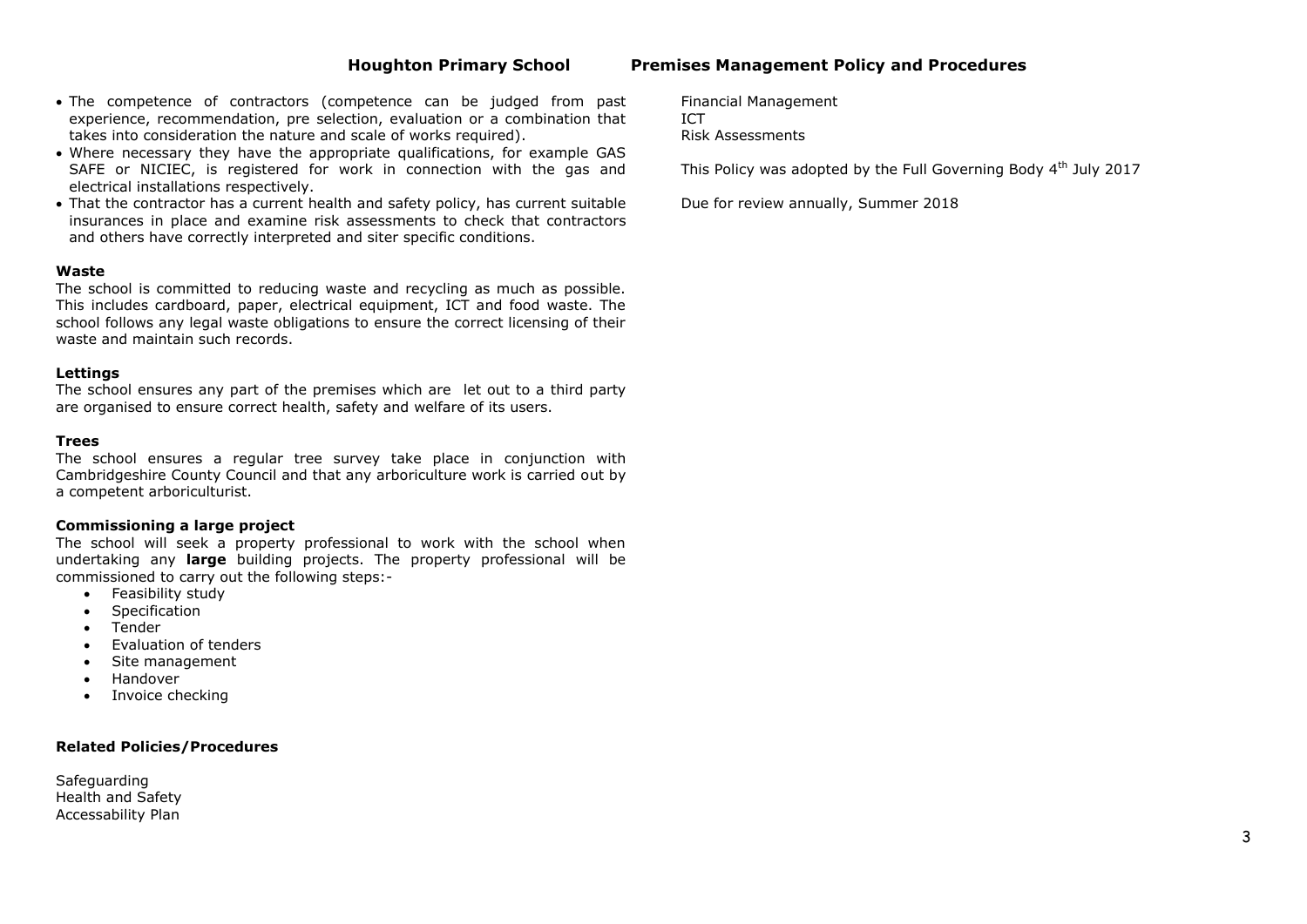| Type of Check    |           |
|------------------|-----------|
| Name/ Job T8itle |           |
| Date             | Signature |

| Inspection point                                                                                                                                                                                                                                                                              | Yes/No/<br>N/a | <b>Comments / Actions</b> |
|-----------------------------------------------------------------------------------------------------------------------------------------------------------------------------------------------------------------------------------------------------------------------------------------------|----------------|---------------------------|
| Asbestos:<br>Note: refer to Asbestos Register and<br>Asbestos Management Plan for<br>frequency of formal inspections and how<br>they carried out.<br>Known and visible asbestos materials in<br>good condition?<br>Asbestos register held at reception<br>where contractors would sign in to? |                |                           |
| Access to Heights:<br>Is there a safe access point to get on to<br>the roof?<br>Areas prohibited during times of heavy<br>snow fall                                                                                                                                                           |                |                           |
| <b>Cleaners Cupboard</b><br>Cleaning substances stored securely?<br>Cleaning substances all clearly labelled<br>to show contents?<br>Low level cleaners sink available for use?<br>Cupboard kept locked at all times not in<br>use?                                                           |                |                           |
| Caretakers Area:<br>Area sufficiently tidy/clean?<br>Kept locked when not in use?<br>All equipment correctly stored?<br>Machinery e.g., power tools securely<br>stored?<br>PAT tested?<br>In good condition?<br>DIY materials e.g., paint correctly<br>stored?                                |                |                           |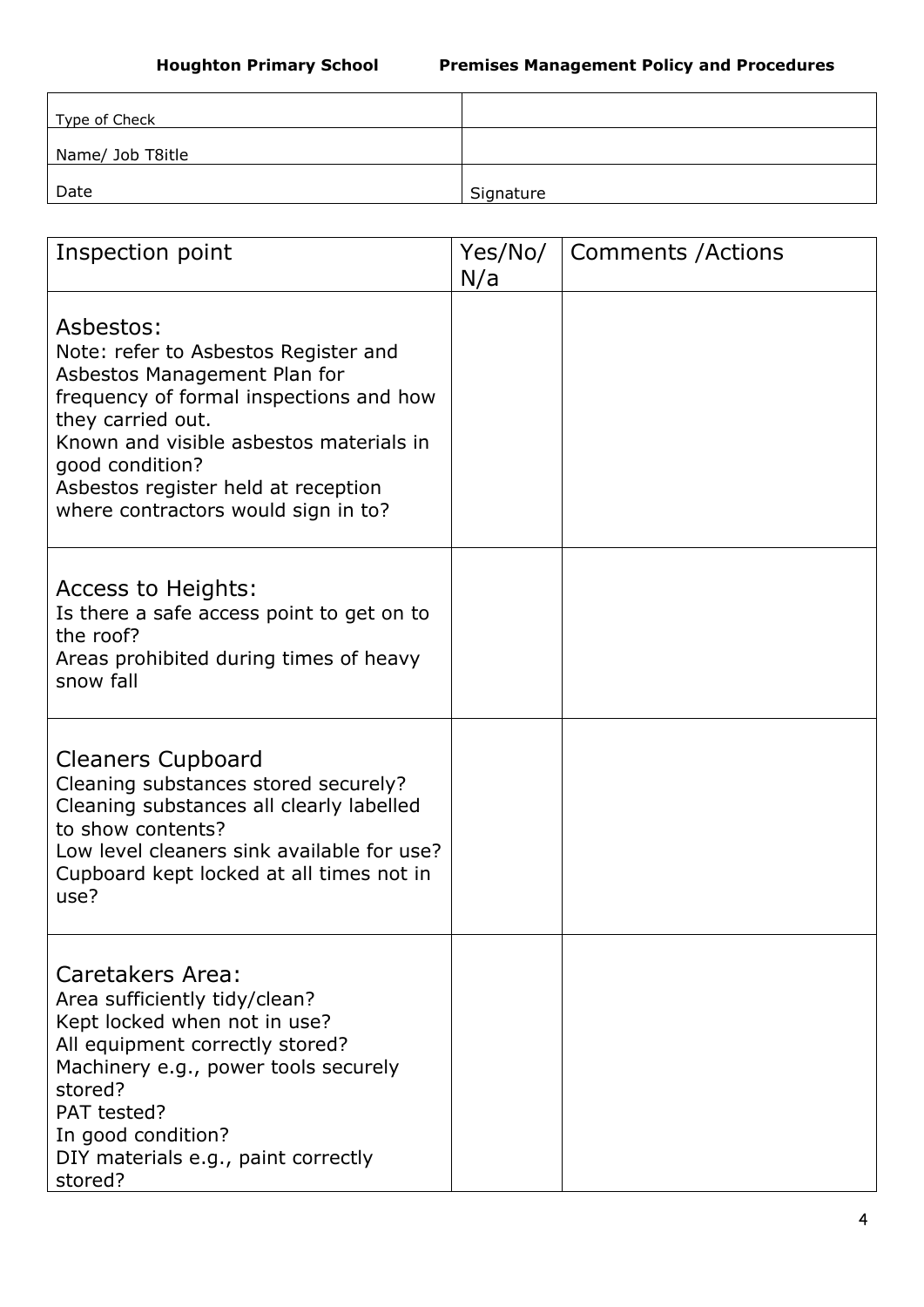| External:<br>Access routes into the site kept clear at<br>all times? (system of restricted access to<br>staff and deliveries at certain times)<br>Access routes clear (and marked if<br>necessary).                                                                                                                             |  |
|---------------------------------------------------------------------------------------------------------------------------------------------------------------------------------------------------------------------------------------------------------------------------------------------------------------------------------|--|
| As far as possible is there separation of<br>vehicle and pedestrian traffic                                                                                                                                                                                                                                                     |  |
| Adequate external lighting? (clearly lit<br>pathways)<br>Steps, walkways, access routes in good<br>condition? (no excessively raised paving<br>slabs, obstructions etc.,)                                                                                                                                                       |  |
| Wheelie bins and other similar items<br>positioned to minimise unauthorised<br>access to roof area?<br>Bin area clean and tidy?<br>Rubbish and other items kept to<br>minimum to reduce risk from arson?<br>Gates in good condition? (no rust<br>affecting hinges etc)                                                          |  |
| Rubbish bins for pupils - clean, regularly<br>emptied?<br>Gates set up to prevent injury through<br>misuse? (e.g. padlocks, stoppers, hinge<br>guards - all to prevent finger or other<br>trapping if swung on / misused)<br>Boiler room – condition? free of any                                                               |  |
| storage item clean/tidy?                                                                                                                                                                                                                                                                                                        |  |
| Grounds:<br>Trees / branches / shrubs well<br>maintained? (not overgrown, unstable,<br>decaying) Groundsman<br>Tree roots under control? (not damaging<br>walkways etc. within play areas /<br>general areas tree roots naturally create<br>unevenness but judgement has to made<br>on any unacceptable hazard being<br>caused) |  |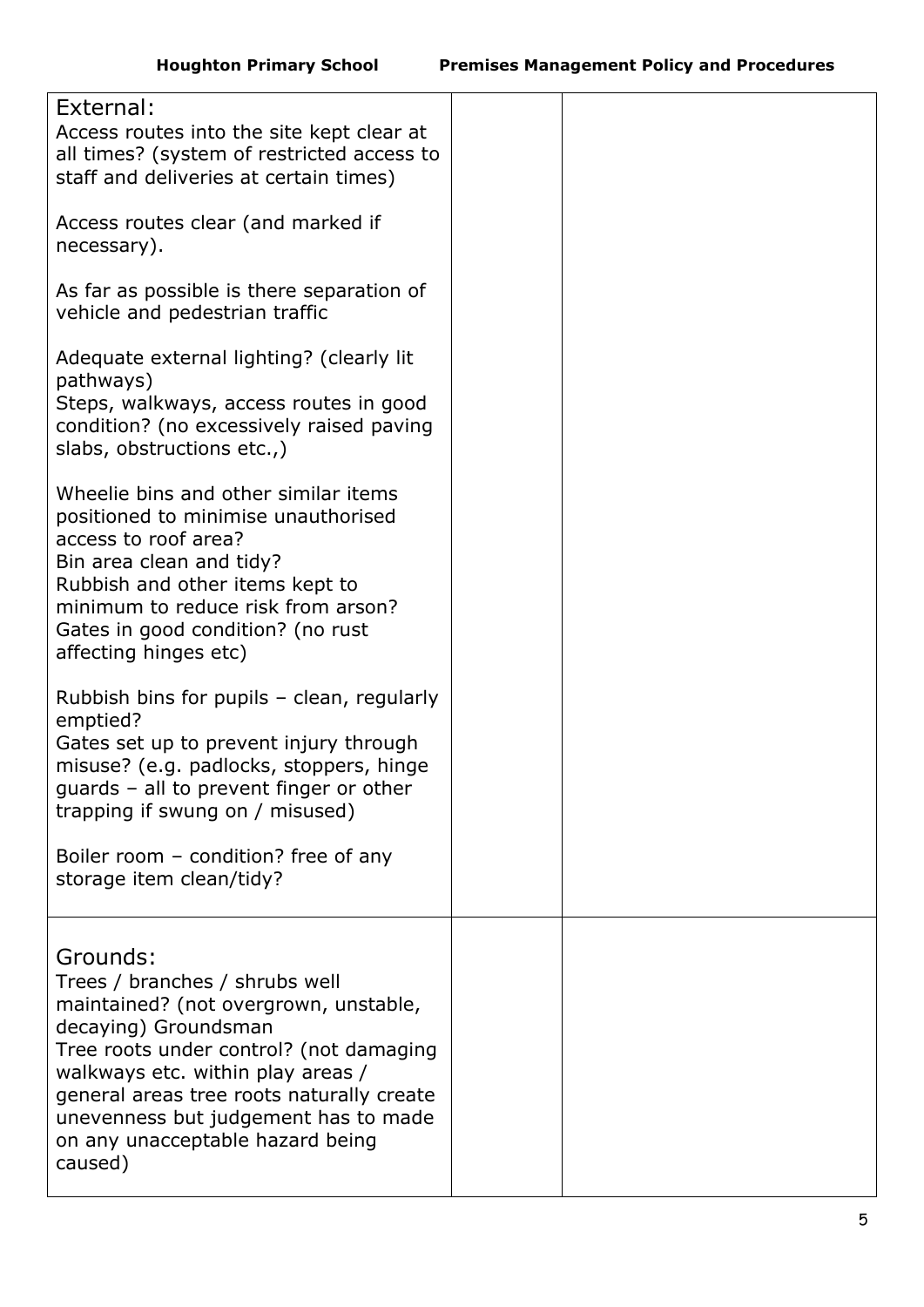| Site walks completed daily by Caretaker<br>to ensure site clear of<br>rubbish/debris/signs of animal/insect<br>infestations (e.g. wasps/ants etc)?<br>Fencing inspected and any vandalism<br>reported.<br>External area generally ok? (consider<br>clearing of leafs, ice, moss etc., on this<br>day as indication of how external site<br>maintained on day to day basis)<br>Drainage channels clear/no debris |  |
|-----------------------------------------------------------------------------------------------------------------------------------------------------------------------------------------------------------------------------------------------------------------------------------------------------------------------------------------------------------------------------------------------------------------|--|
| Fire Prevention:<br>Quantity of paper and combustible<br>materials controlled & stored safely?<br>Fire evacuation notices displayed and up<br>to date? (pictorial white on green)<br>Fire extinguishers in place where<br>indicated needed by fire extinguisher<br>sticker / label or stand?<br>Fire escape routes clear and fire doors<br>not wedged open?                                                     |  |
| First Aid:<br>Are there a suitable number of notices<br>indicating the first aid arrangement and<br>detailing the first aider?<br>Are the first aid boxes suitable stocked?<br>(No other items should be stored in first<br>aid box although other items may be<br>stored with it)<br>Eye wash facilities?<br>Cold storage available for medicines?                                                             |  |
| Furniture/Fittings<br>Is furniture checked for wear/tear<br>damage?<br>Is furniture kept in clean condition?<br>Correct furniture for correct key stages?<br>Is furniture stored/stacked correctly?<br>Not impinging on access/exit routes><br>Shelving stable and secure?<br>Work storage areas tidy?<br>Objects stored safely and/or securely?                                                                |  |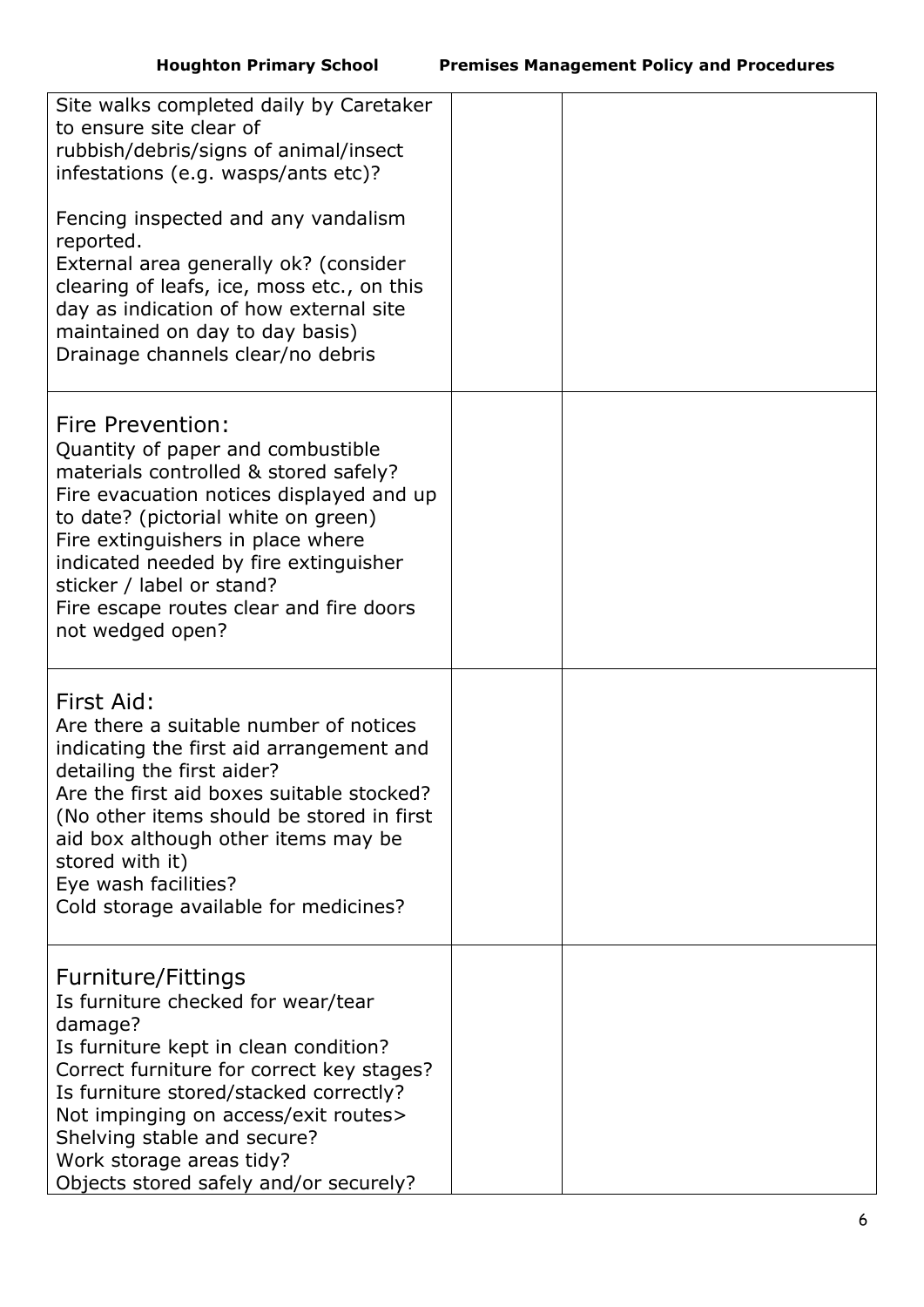| <b>General Premises</b><br>Windows damage free operating<br>correctly and window panes and frames<br>clean (inside and out)?                                                                                                                                                                                                                   |  |
|------------------------------------------------------------------------------------------------------------------------------------------------------------------------------------------------------------------------------------------------------------------------------------------------------------------------------------------------|--|
| External store units<br>clean/operational/free from damage?<br>Finger Shields fitted? Condition?<br>Window vents opened/closed (weather<br>dependent). Clean of debris (leaves,<br>moss) insects/bird nesting?                                                                                                                                 |  |
| Glazing in good condition?<br>Guttering clear from debris?<br>No broken brackets/signs of vandalism?<br>External paint? Cracking/peeling?                                                                                                                                                                                                      |  |
| Harmful Substances (COSHH) -<br>General:<br>Substances with orange hazard warning<br>labels being stored safely?<br>Bottles clearly labelled with details of<br>content and hazard (indicated by<br>symbol)?Stored safely to prevent<br>container damage or accidental mixing?<br>(e.g. pool chemicals store dry acid<br>separately to bleach) |  |
| Flammable substances stored in metal<br>container / cupboard?                                                                                                                                                                                                                                                                                  |  |
| Appropriate personal protective<br>equipment available and used where<br>necessary? (e.g. possibly goggles,<br>gloves, apron depending on process)?                                                                                                                                                                                            |  |
| Are there suitable arrangements for<br>dealing with spillages.                                                                                                                                                                                                                                                                                 |  |
| Housekeeping<br>Floors/surfaces clean?<br>Glass clean?<br>Bins (sufficient and emptied daily)?<br>Combustible items not stored near heat<br>sources or sources of ignition?<br>Mats clean and inspected for wear/tear?                                                                                                                         |  |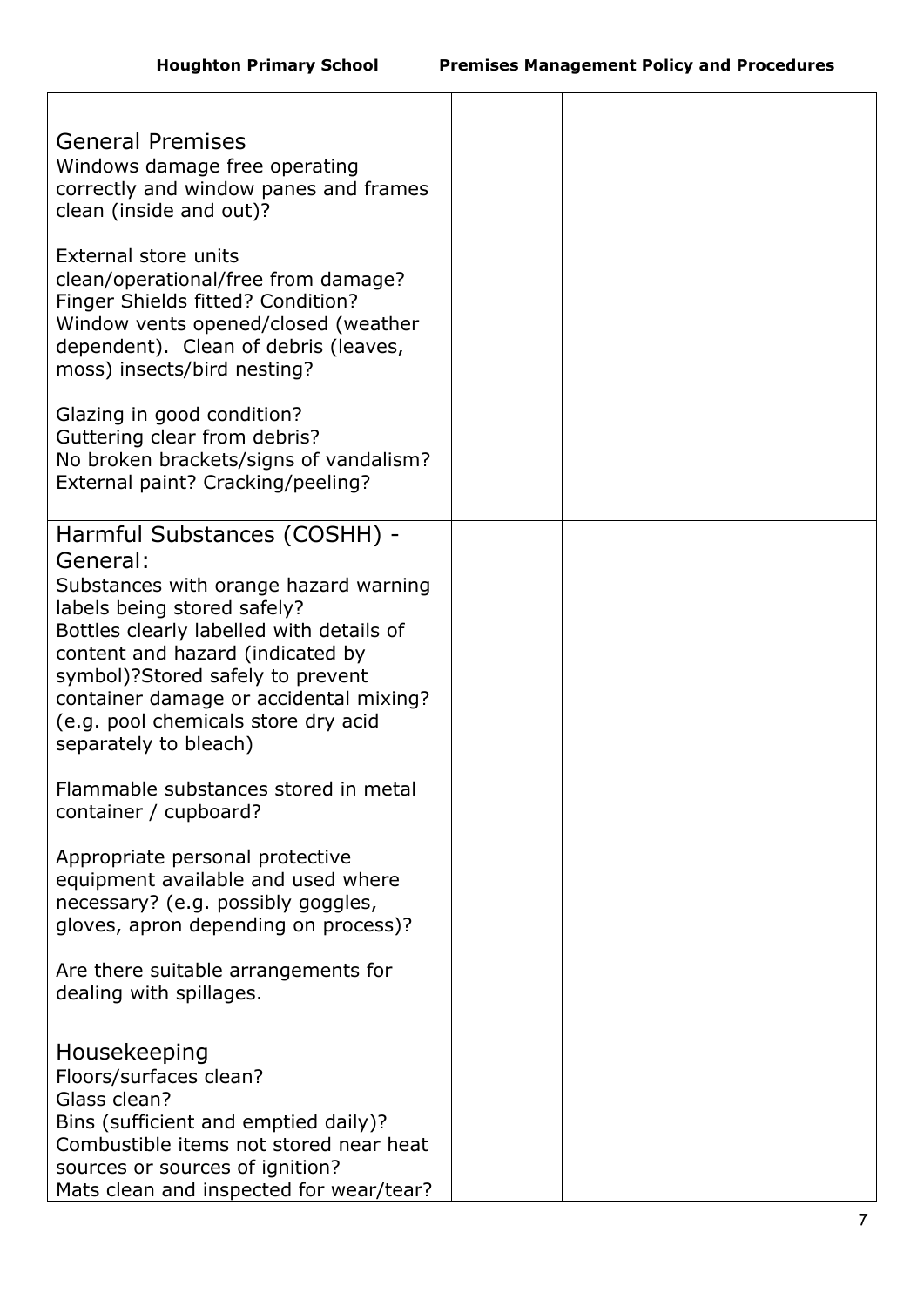| Blinds fitted correctly, no loose<br>parts/cords?<br>All lights working correctly?<br>Sufficient cleaning products in toilet<br>areas/Medical Room?                                                                                                                                                                                                                                                                                                                                                           |  |
|---------------------------------------------------------------------------------------------------------------------------------------------------------------------------------------------------------------------------------------------------------------------------------------------------------------------------------------------------------------------------------------------------------------------------------------------------------------------------------------------------------------|--|
| Indoor Working Environment:<br>Is there matting at entrances to<br>minimise slips risk when raining outside?<br>Is the temperature acceptable? (e.g. not<br>excessively hot or cold for long periods<br>of time?<br>Is it felt that there is adequate<br>ventilation / air movement?<br>Is there adequate control over lighting to<br>ensure it is light enough for staff?<br>Is there reasonable access to toilet<br>facilities, with hand washing facilities,<br>hot water, soap and means to dry<br>hands? |  |
| Legionella<br>Are temperature checks being taken and<br>recorded in the legionella risk<br>assessment monitoring sheets?<br>Is there evidence that where<br>temperatures are too high or too low<br>action is being taken?<br>Are irregularly used water outlets<br>flushed and complete record in register?                                                                                                                                                                                                  |  |
| Portable Electrical Appliances<br>Is there evidence that portable electrical<br>items are tested (e.g. labels)?<br>Spot check a couple of items:<br>No damage to cable<br>No damage to plugs casing or bent pins<br>No evidence of overheating (burn marks<br>or discolouration)<br>On/off switch working correctly                                                                                                                                                                                           |  |
| Slips & Trips (indoors)<br>Cables around the premise positioned<br>safely?<br>Floors, stairs, steps, walkways in good<br>clean condition?<br>Are general routes / corridors /<br>walkways within the premise clear of                                                                                                                                                                                                                                                                                         |  |